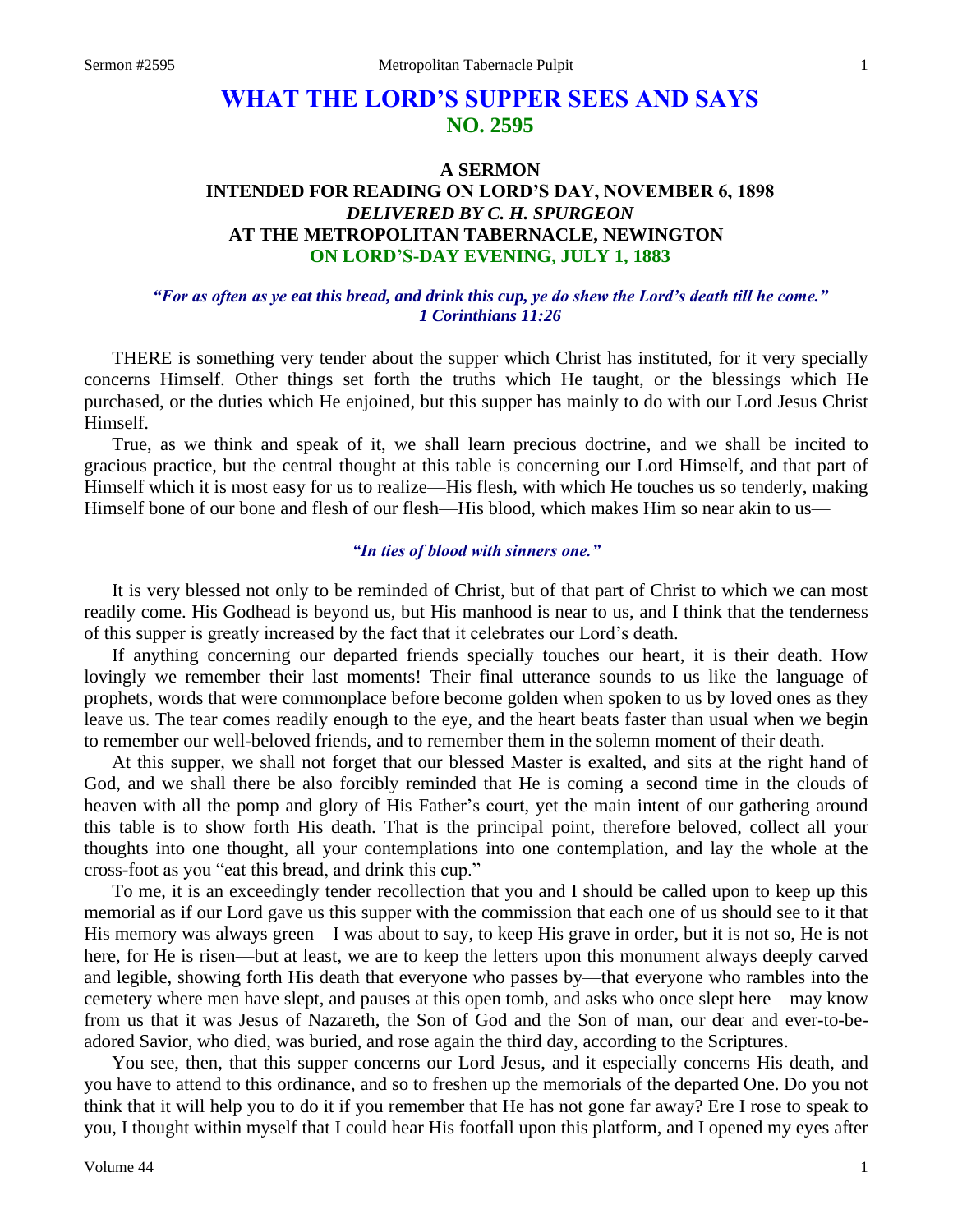my brother's prayer almost expecting to see the Master here. He is not here in that sense, though, if I said that He is here, who would dare to contradict me? He has so gone away as to be still present, and He is still present so as to be absent. Make what you can of that riddle, many of you understand the blessed paradox.

We have not lost our Lord's spiritual presence, but we are looking for His bodily presence, and I think, He is so near already that, if He were suddenly to appear in our midst, it would be no surprise to us, and we would all clap our hands and say, "Welcome, You long-expected One! We knew that You would come, and we felt the influence of Your presence, the coming event had cast its brightness upon us. We knew that You were on the way, for our hearts burned within us, and we felt You coming nearer, and the days of Your glory dawning."

Very well then, bearing all this in mind, we have now to consider what the apostle said about this supper, and first, I shall ask you to think of *the backward look of this ordinance,* "Ye do shew the Lord's death." Secondly, I shall ask you to listen to *the present voice of this ordinance,* to try to hear what it now whispers in our ear, and then, thirdly, I shall speak of *the prophetic glance of this ordinance,* since the text tells us that in it we "do shew the Lord's death till he come," so there is in the ordinance a glimpse at Christ's coming glory, a gleam of that long-expected light.

**I.** First then, let us think of THE BACKWARD LOOK OF THIS ORDINANCE.

It was intended to be the memorial of the great event of Christ's life, and I think you will all agree with me that it is *a most effectual memorial*. It has been said by men well competent to judge, that there is no better memorial of an event than the celebration of some such festival as this. If you write the record of it in a book, the book may be placed upon a shelf, and perhaps remain unread, or it may be completely destroyed so that not a copy of it remains.

If you set up a stone or brazen pillar, and engrave upon it some words by way of memorial, that pillar may be turned to some other use, and the original intention of its erection may be wholly forgotten. I have seen marble columns, recording Roman triumphs, built into the houses of Italian peasants, and you may have seen the same. Painted windows are broken, and even solid brass wears away. How can you keep a thing upon the tablets of man's memory? Here is a nine days' wonder—will it last for nine centuries even in old worm-eaten books, or engrossed on parchment? Will not the Record Office be invaded by rats? Has it not often happened so, and the best preserved documents have perished?

But institute a supper like this, so that, wherever the followers of Christ meet together, a piece of bread and a little wine may suffice them immediately to show forth Christ's death, and you have instituted a memorial which will outlast your granite, and laugh to scorn memorials of brass. Speak of imperishable marble? Here you have something far more enduring, and now, for nearly nineteen centuries has the church of God kept alive the memory of Christ's death by this sacred feast. In the wisdom of Christ, it was given to us, let us not grow so wise—or rather so foolish—as to neglect it.

In looking back from this ordinance, we see it to be not only a most effectual memorial, but also *a most instructive symbol.* Of what does this supper consist? Simply of bread and wine. The bread must be broken, and what better emblem of suffering can you have than that? The bread itself, if rightly viewed, appears to be a mass of suffering.

The seed is cast into the ground which has been cut up by the sharp plow. It lies buried for a while in the cold clay. When it rises, it has to endure first the frost and all the trials of the wintry weather, and then the heat of summer. And when it ripens, it is cut down with a sharp sickle. The sheaves press upon one another, they are thrown upon the barn floor, and the precious grain is threshed out by severe beating. Next, it must be taken to the mill, to be crushed between great stones, and when it is utterly bruised into fine flour, it must be kneaded, and made into dough.

Then it must be baked in the oven, and it has not finished its long process of suffering till, at last, it is laid upon the table, and broken in pieces, and then further broken with the teeth in order to enter into men, and become their nourishment. So that the broken bread is an admirable emblem of that precious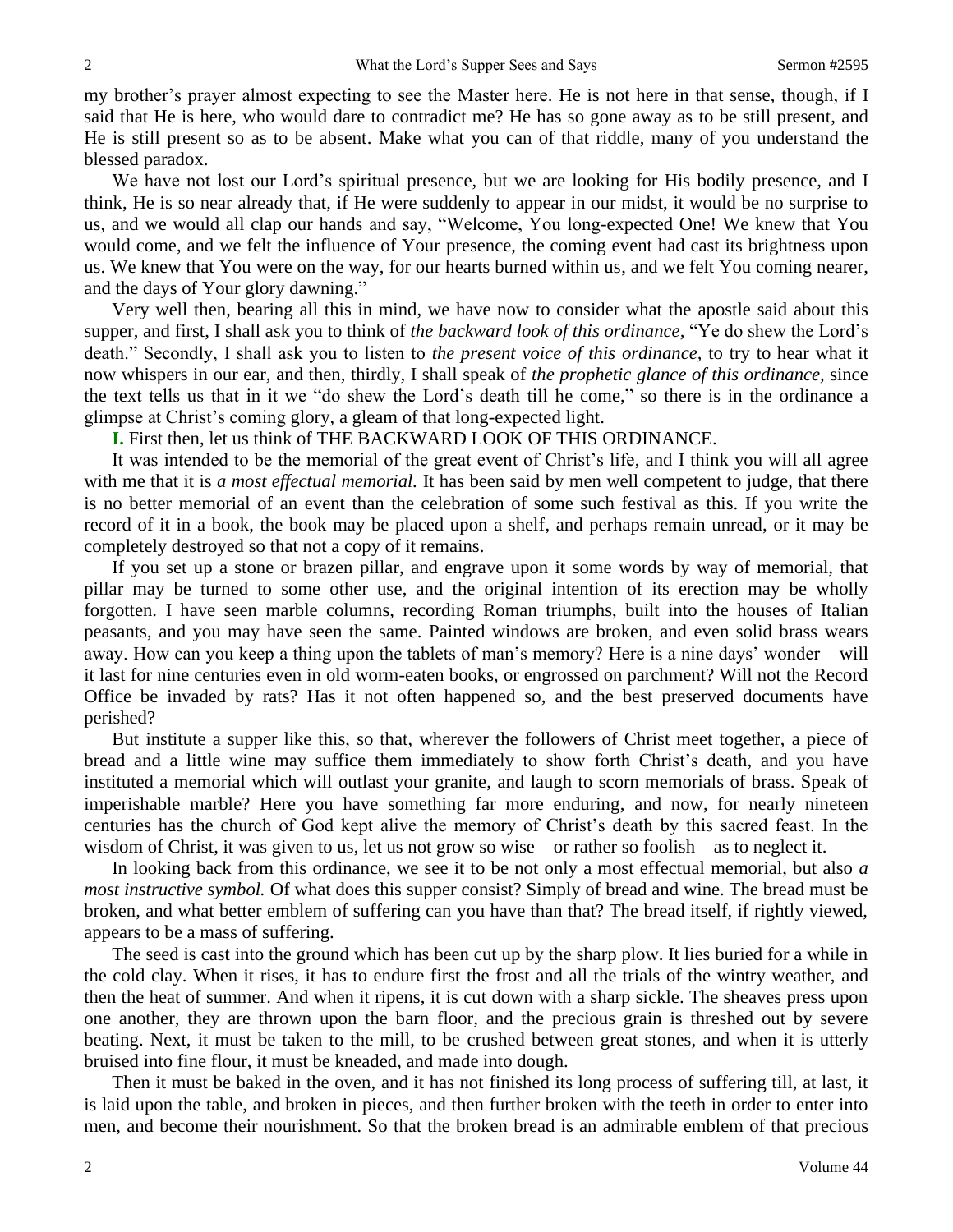And look too, at the wine in the cup. Does not that also indicate pain and suffering? Have you ever seen the vine—especially in the wine producing countries—how it is cut down till, in the winter, it seems to be nothing but an old dead stump? How sharply do they prune it, and cut it back if it is a good vine! And when at last it bears its clusters, the grapes are gathered, and thrown into the winepress, and crushed beneath the trampling feet of the laborers, and the freely flowing juice of the grape is the picture of Christ's sacrifice—the yielding up of His life—the pouring out of the precious blood of Jesus.

Now take the two emblems separately, you cannot make the Lord's supper with the two joined together. You must have them both, but you must have them apart, for when the blood is separated from the flesh, then death ensues. So on the table, you have not only two tokens of intense suffering, but you have in the two separate from each other a most marked and instructive symbol of death. This is just what the Lord intended that it should be, and when we come here, we can hardly keep from remembering His death, for it is so clearly set forth before us.

I do not know what the mass sets forth, with all its mummery and mockery, what that can have to do with Christ, I cannot tell. But here you have as Christ instituted the ordinance, a fair token and symbol of His broken body, and of His shed blood, and therefore of His death.

You have also in this supper, something more than this, and that is, *a most pleasing and happy exhibition of the result of that death.* Our Divine Master died. "Woe, woe," we cry, "that heaven's darling should lie dead in the tomb!" Yes, but look what comes out of His death. Men are now called to feast with God. Our Lord Jesus, by His death, has provided this sacred viand upon which hungry souls may feed even to the full, and they are invited to come and take of that which is provided—the good cheer of heaven, the bread that strengthens man's heart, and that wine which safely makes glad his spirit.

Yes, man is not now an outcast, no longer does he wish for the swine's husks to fill his belly, even if they cannot satisfy it, but he sits at the table, and a feast of fat things is prepared for him—necessaries and dainties—bread and wine provided for him in Christ. And that is plainly set forth to all who care to see it in this supper. Nor is this all.

There is, in this supper, *a personal and yet united confession and testimony to Christ*. It might have seemed difficult to blend these two, for religion is a personal matter. If Christ is to save me, I must personally feed upon Him, and yet, religion is also a social matter. If Christ is to save me, it must be in connection with the whole of His church which He has redeemed with His most precious blood.

Now here, at the table, eating is an individual act, no man can eat or drink for his fellow men, and thus, each man sets forth that he does, from his own heart, of his own accord, by his own faith, receive Christ to be his Savior. Yet inasmuch as no one man alone can celebrate the Lord's supper, but there must be two or three at the least, so the great fact is set forth that we are not saved alone, but saved as members of one body—the church of God which He has redeemed at so great a cost.

See then, how the unit is lost in the mass, nay, not lost, it is there still, and yet it is no longer separate, and this supper sets forth all that. Come, therefore, beloved, to this ordinance which has such richness of meaning in it that the few words I have spoken do but touch the surface of the subject. Come, I say, and think of your Beloved.

He has died—He has died for you, that dear body of His, black and blue with the cruel stripes, and crimson with its own blood—that life poured forth, though it was for all His people, yet was especially for you, my brother—for you, my sister. You did not see Christ die, but if your faith is in a right condition, you may see Him die, as it were, emblematically, you may see His death vividly set forth, after a striking fashion, in those emblems on the table. God give you grace to see it, and in response, to love Him more who died on Calvary for you!

Oh, if you had seen Him die, the horror of that scene would have overcome you, and instead of sweet thoughts of devotion, as you fancy might be the case, you would probably have been overwhelmed with terror. But now, as through a glass, in the emblems of the body and the blood of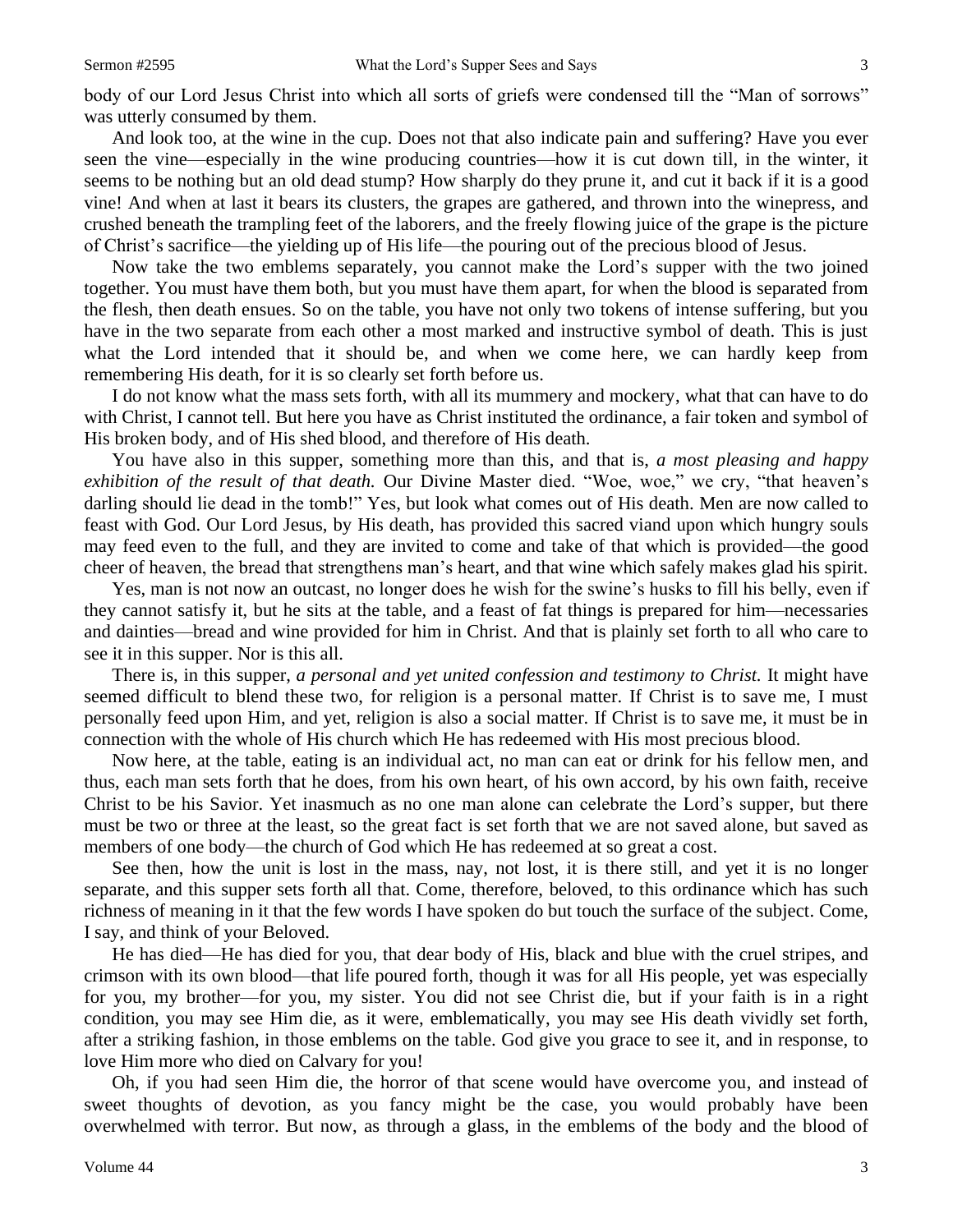Christ, you may see Him under a softer light. The horror may not oppress you, but you may sit in that pew, and see Him who died for you—see Him with a holy joy that He could have loved you and given Himself for you. It is you who are to think of Him, it is you who are to discern the Lord's body, it is you who are to eat and drink worthily, with all your heart, setting forth Christ's death, it is you who are to represent Him—you, with all your brothers and sisters, but you none the less as truly as if you were alone. "As often as you eat this bread, and drink this cup, you do shew the Lord's death"

That is the backward look of this ordinance, may God's Spirit enable you to give that look at this moment!

**II.** And now, dear friends, secondly and briefly, bow your ear a little, and listen to THE PRESENT VOICE OF THIS ORDINANCE TO YOU. What does it say at this hour?

It says to me—and my heart shall hear it—that *Christ's death must still be kept to the front.* I am to "shew the Lord's death till He comes." Whatever I forget, I am to remember that, and this supper is instituted on purpose that I may do so. O my heart, you must keep a dying Christ always before you! Christ to the front for myself! Christ to the front in my teaching! Christ to the front in all my prayers! Christ to the front everywhere! O memory, leave no other name but His recorded on my heart! Whatever else may come or may go, my heart, you are told that you must still remember His death, and keep it right in the forefront of everything!

But over the table I hear a whisper come, *"Thou dost still need this memorial."* We are not only to remember Christ, we are to "do this" in remembrance of Him. This ordinance is intended to help our memory. Is it possible that we can forget our Lord's death? Ah! if it had not been possible, and probable, that we should forget it, there would have been no need of this supper, but it is ordained because we are naturally forgetful, we are ungracious enough to let even the best things slip.

We forget not our earthly beloved ones who have been taken from us, the dear infant child has its name inscribed on the tablets of its mother's heart, the husband has not forgotten his spouse, but yet we grow unmindful of our Lord, and hence He left us this sweet forget-me-not. He says to us, as it were, "No, My beloved, I will not let you forget Me, I will give you something that shall frequently remind you of Me. Come often to My table, and there constantly think of Me afresh and anew."

What else does this ordinance say? It says, *"In this supper, I have fellowship with the centuries that have gone before, and with those which will follow."* When our Lord said to His first disciples, "This do in remembrance of me," He really gave that command to each one of us who believe in Him, but He also gave it to all the saints who have gone before us, and to all who will come after us. Does it not charm you to think that you are eating as Paul did, and as James and John did—that you are in the fellowship of the martyrs and confessors, the Fathers and the Reformers, and that we, in this ordinance, enter into the great cloud of witnesses, and take our part with them?

I look upon this supper—which some seem to regard as an unimportant ceremony—as a thing most august and sacred, seeing how many hands have combined to break this bread and how many lips have partaken of this cup. So will it be in the future when you and I sleep with our fathers. If Christ shall not come for a long, long while, this ordinance will still be observed by the faithful. If His coming should be delayed for ten thousand years—which God forbid!—yet still this supper table would be spread, and loving hearts would gather around it to keep this memorial alive on the earth "till he come."

Do you see what this communion really is? It is a bridge of diamonds, it springs from our Lord's death with one grand arch, and it spans the intervening space "till he come." Blessed are they that are treading that glorious bridge, and marching on, washed in the blood of His death, till they shall wear the white robes of His victory in the day of His appearing.

I think I hear another voice coming out of the depth of the cup. It says, *"He will come. He will come."* And oh! blessed assurance, He must keep His tryst, this supper is His pledge, and it would be a cruel mockery of us if He never came. He *must* come.

My brothers, it is nearly nineteen centuries since Jesus said to His disciples, "In my Father's house are many mansions: if it were not so*,* I would have told you. I go to prepare a place for you. And if I go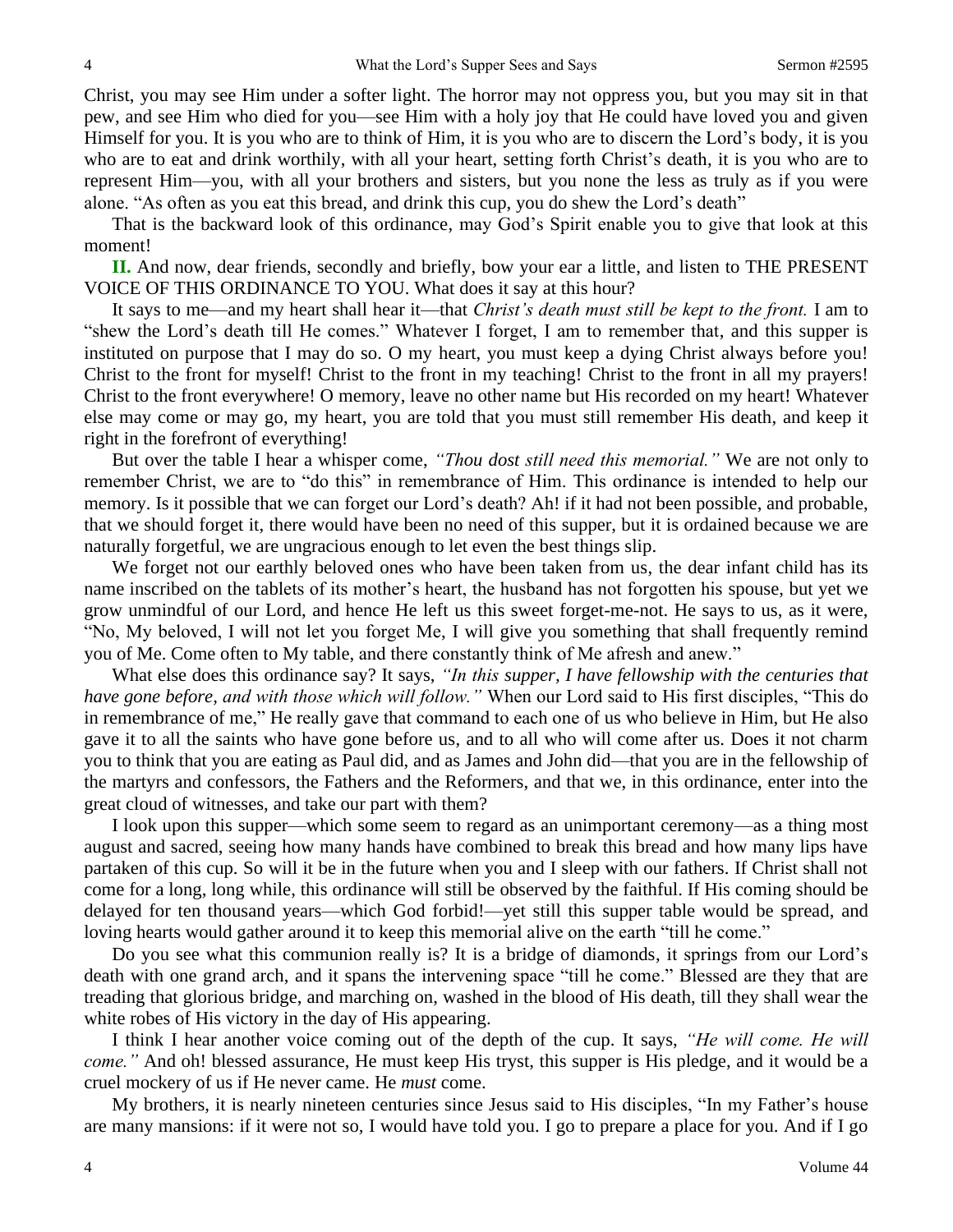and prepare a place for you, I will come again, and receive you unto myself; that where I am, there you may be also," and He will come. Do not grow weary, or if you do faint with the long watching and waiting, do not grow doubtful. He will come.

Your fathers thought that He would come in their time. Some of them fancied themselves very wise, and tried to interpret the prophecies which never will be explained until they are fulfilled, and they lost themselves in endless mazes of conjecture. Do not so, but still, do not fling away your faith because you cast aside your speculation.

Believe, and hope, and patiently wait, and look each day for the returning Christ, for He may come ere strikes tomorrow's clock at noon, He may come ere the midnight hour shall fall upon the hush of this great city. Ere yet the word I am speaking shall quit these lips, and reach your ears, He may appear, for "of that day and that hour knoweth no man, no, not the angels which are in heaven." But it is ours to stand watching, and waiting, and hoping, for this supper tells us that He will surely come again.

One more message comes to me from this broken bread, and that is, that *it is His first coming that makes us ready for the second.* Is it not so? "Ye do shew the Lord's death till he come." You keep before your mind's eye the fact that He came once to die, in order that you may feel joy in the fact that He is coming again, not to die, but to reign forever and ever. I think I hear the countless trumpets, and see the dead rising, and behold the King attended by ten thousand times ten thousand kings.

Kings, did I call them? They seem to me like stars, no, like suns, for "then shall the righteous shine forth as the sun in the kingdom of their Father." Their Lord has come, and His saints are gathered to Him. Caught up into the clouds, the living ones are with Him, and the dead have risen and joined them.

Oh, the splendor of that tremendous day! Though we know not when that day shall be, we know that He will come, the angels gave the promise to the men of Galilee, and it shall be fulfilled, "This same Jesus, which is taken up from you into heaven, shall so come in like manner as ye have seen him go into heaven." In the clouds of heaven, with great pomp, will He appear, and as we come to this communion table, we must think of that glorious appearing of our Lord.

**III.** Now, lastly, I have to speak about THE PROPHETIC GLANCE OF THIS ORDINANCE.

I have partly referred to that already, for one thought in our text blends with another.

The prophetic glance reveals to us the fact that *Christ will come again.* We are to celebrate this supper "till he come." Then, He will come. Fall not asleep, you virgins, for at midnight the cry shall be heard, "Behold, the Bridegroom cometh." O you who serve Him, begin not to beat your fellow servants, and to be drunken, for He will come, and He may soon be here! By this supper are we assured that He will come.

"But," perhaps you say, "His saints have waited for Him nearly two thousand years." What is that? Two thousand years? Think of those who waited four thousand years before Christ came here to die. Now, I reckon that to wait two thousand years for our Lord's Second Advent is a trifle compared with waiting four thousand years for His First Advent, for you see, on that first coming depended the salvation of all His people. The ancients might well ask, "Will He come to die?"

O my brothers, if Abraham and the patriarchs and the prophets had been dubious about His coming to bleed and die, I should not so much have wondered. Four thousand years passed, and yet He had not come, might not each man have put his hands upon his loins for fear that he would not come—that there would be no redemption—no pouring out of the great price by which men should be set free?

Four thousand years to wait for that! Why, now, if we have to wait forty thousand years for His Second Advent, it need not be such an anxious time of waiting, because we may expect Him to come in His glory, we may expect Him to come to be admired in all them that believe, we may expect Him to come to reign forever and ever. We may be sure that He who slew the dragon will come to divide the spoil, He that routed death and hell will come to lead captivity captive, and to reign forever and ever, King of kings and Lord of lords. You are not waiting in the night, for the Day Star has risen. You are not waiting in the thick darkness, the dawn has broken upon you. Christ has appeared once, you are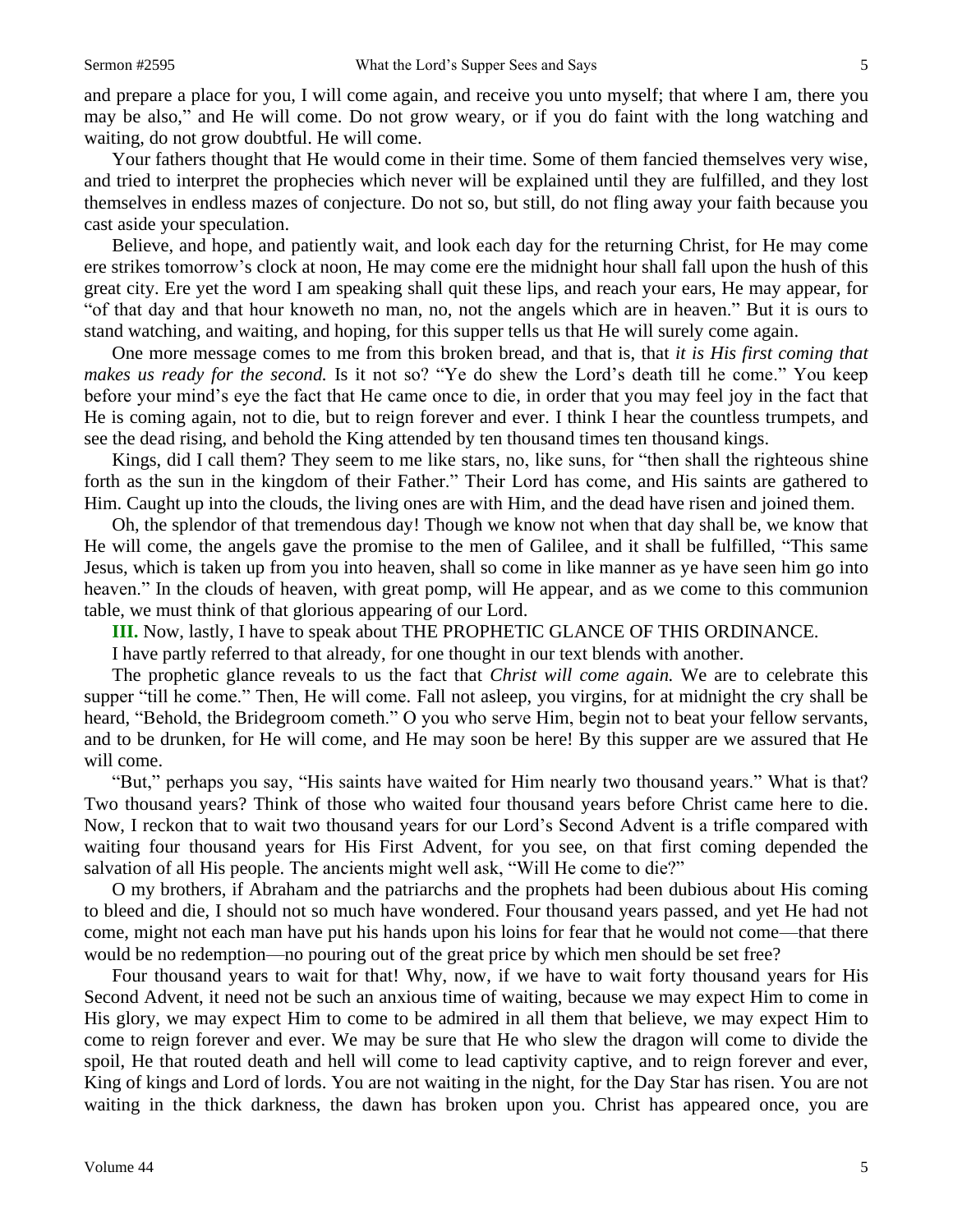redeemed by His blood, you are children of the living God. Patiently wait then, for He will most surely come, and every hour brings Him nearer.

What does this ordinance further say to me? Why surely, that *Christ's coming will be better than ordinances.* If when He comes, there will be no more Lord's suppers as we observe them now, and if it be, as it certainly is, a rule of the kingdom to always go from good to better, and from better to best—as God never brings forth the best wine first, and afterwards that which is worse, but it is always something better, and better, and better, then what must Christ's coming be?

Brethren, communion with Christ in the ordinances is very very sweet. Oh, sometimes, we have had such pleasure, such delight, such rapture, at the table of our Lord, that we could hardly have endured any more! At such times, I have sympathized a little with Peter when he wished to build three tabernacles, and to remain on the Mount of Transfiguration. It is very easy to get up to a great height, but alas! we soon get down again.

I wish that we could always do, in spiritual things, what I have done today in temporal things, I am so lame, and it was so great a pain for me to get up here this morning, that I said, "God willing, if I once get up to my platform, and preach, I will not go down again till I have preached the evening sermon," so I have remained upstairs all the day. When I was once up, I kept up. Now mind you do that in spiritual things.

You know, if you go down, you lame folk, you may not be able to get up again, so stop up when you are up, and try to continue enjoying the presence of your Lord and Master. But if Lord's suppers and communions with Christ in outward ordinances are so sweet, and we are to go on to something even better when the Lord Himself comes, then what excessive delight it will be!

Oh, to catch a glimpse of Him! If the feet of His servants upon the mountains are beautiful, what must His own dear face be when He shall be down in the valleys among us? Oh, if the sound of His Gospel be as silver bells, what shall be the utterances of His own dear lips when His words shall be as lilies dropping sweet smelling myrrh?

Ah, me! there is something coming for you, believer, of which you know but little as yet. Eye hath not seen, nor ear heard, nor hath it entered into thy heart to know them, yet God hath revealed them to thee by His Spirit. You know them to some extent, but not wholly as yet, for here we see in part, and understand only in part, but there we shall know even as we are known.

Be of good comfort, brothers and sisters, get all the sweetness you can out of this supper while it lasts, but do not forget that there is something better than this yet to be revealed. This ordinance is only like a candle, or a little star, when Christ comes, you will not need it, for He is the sun.

Further, does not this supper, as it looks into the future, tell us that *the time is coming when we shall be rid of all infirmities?* Where is the need of this supper, but that we have such weak, frail memories? When it shall be taken away, it will be a token that we have good memories—memories that will miss nothing, but will hold by that which is good and blessed forever and forever. When this communion is no longer to be observed, it will be a happy sign that we have come to our perfection.

Here I will close, but I seem, in closing, as if I said to you, "This is a kind of preface." In my old Puritan books, I often find a preface written by some other hand to introduce the author's writing. Well, this is my preface to introduce you to this marvelous book—the communion, the feast of love, the Lord's supper. There is no teaching anywhere like it. I have been in the habit of coming to the Lord's table every first day of the week now for many years, I have never omitted it except when I have been too ill to move. Has it lost its freshness? Oh, dear, no! It is always a standing sermon, containing more teaching than volumes of men's sermons.

I do not know how they get on who have the communion only once a quarter or once a year. Paul said, "As often as ye eat this bread, and drink this cup." He should have said, "As seldom as ye drink it," according to the habit of some. There is no law about the frequency of its observance, except the sweet law of love which seems to say, "If this be a window where Christ looks out, then let me often approach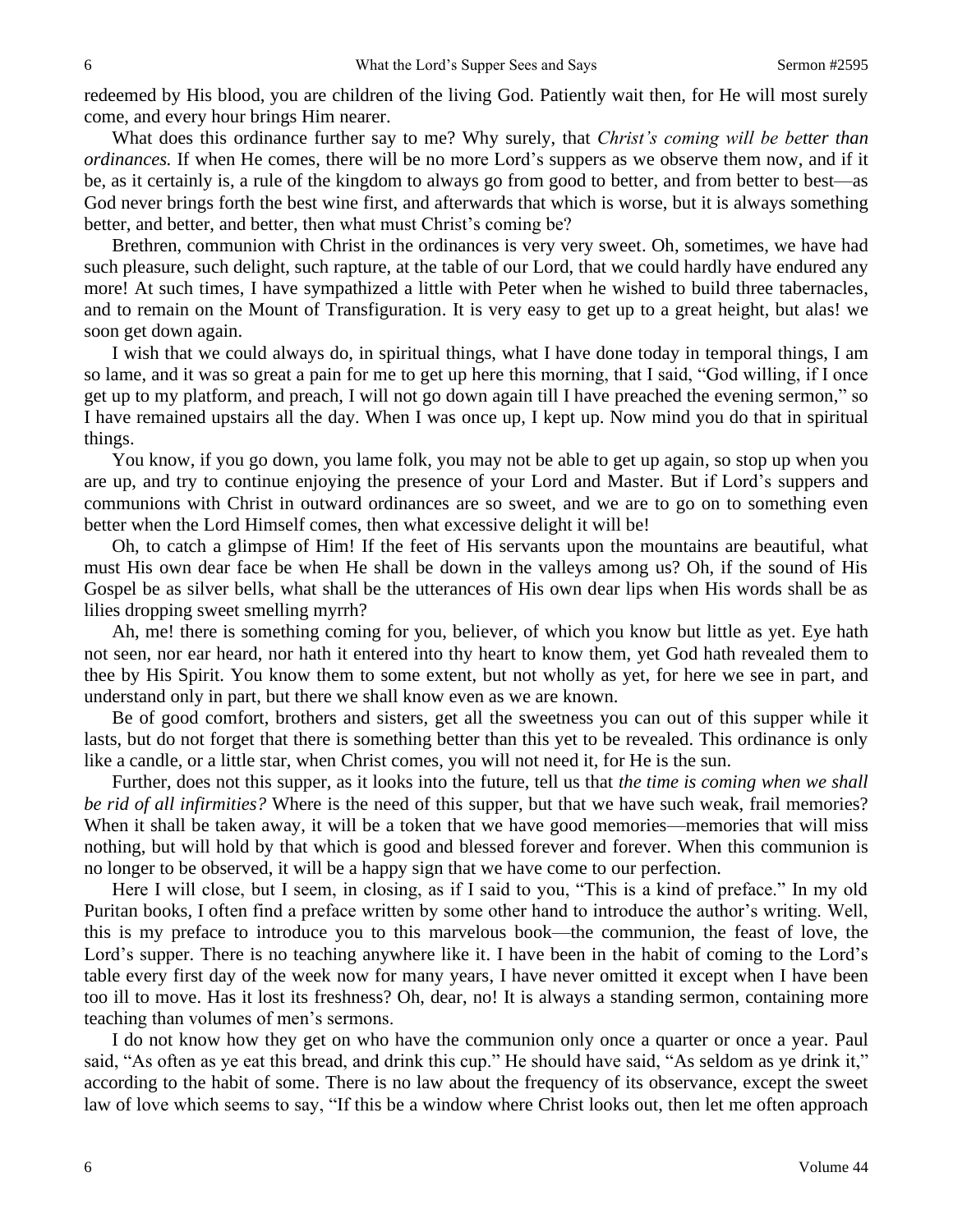it. If this be a door through which He comes to my heart, then let me stand often at this door." "Often" frequently—I think that at least once in the week it is well for us to come to the table of our Lord.

But there are some of you who have never come to this table yet. If you are not God's people, do not come, it would do you no good, it would rather do you harm to partake of these emblems. If you are not believers in the Lord Jesus Christ, do not come to His table, you would be hypocrites or intruders. But if you are sincere believers in Christ, how can you stop away? "This do," He says, "in remembrance of me."

Suppose your Lord were to come, and you had never done as He bade you? What would you say to Him? "It is such a simple matter," you say. Yes, in some senses it is, therefore, attend to it. If it were a matter in which your soul was concerned, so that you could not be saved without it, you say that you would attend to it. Would you? What wretched selfishness that would be! Is this all that you are to live for—that you may be saved? Are you really worth saving, such a miserable creature as you are? You seem to me to be too poor a thing to be worth redeeming.

If you are what you should be, you are believing in Christ, and you are saved, and now you say, "What can I do to show my gratitude to Him who has redeemed me?" Your heart expands, your spirit is enlarged, and if there is anything, little or great, which Christ commands as a proof of love to Him, you are delighted to do it. Do you not sometimes wish that He would give you something very hard to do some difficult enterprise? Have you never envied the men that died for Him burning at the stake? Oh, it must have been grand thus to have proved one's love to Him! But He says, "If ye love me, keep my commandments," and this is one of His commandments, "This do in remembrance of me."

Now come, dear friends, to this table of communion, seeking your Lord and Master, and may you find Him, and your hearts be made glad! Amen.

#### **EXPOSITION BY C. H. SPURGEON**

#### *MATTHEW 26:17-30 AND 1 CORINTHIANS 11:20-34*

**Matthew Chapter 26, Verses 17-19.** *Now the first day of the feast of unleavened bread the disciples came to Jesus, saying unto him, Where wilt thou that we prepare for thee to eat the passover? And he said, Go into the city to such a man, and say unto him, The Master saith, My time is at hand; I will keep the passover at thy house with my discip1es. And the disciples did as Jesus had appointed them; and they made ready the passover.*

Note their prompt obedience, "the disciples did as Jesus had appointed them." In this respect, they set an example we shall do well to follow.

**20.** *Now when the even was come, he sat down with the twelve.*

This was the memorable night when the Jewish passover was to melt into the Lord's supper, just as the stars of the morning dissolve into the daylight.

**21.** *And as they did eat, he said, Verily I say unto you, that one of you shall betray me.*

This saying of our Lord must have startled His disciples, they had all made great professions of affection for Him, and for the most part those professions were true, but this sentence must have fallen like a bombshell among them, "One of you shall betray me."

**22.** *And they were exceeding sorrowful, and began every one of them, to say unto him, Lord, is it I?*

They did not doubt their Lord's declaration, they knew it must be true, and it produced in them deep emotion, "They were exceedingly sorrowful." It also wrought in them earnest self-examination, they did not any one of them say, "Lord, is it Judas?*"* Perhaps there was not one of them who could have thought so badly of Judas as to suppose that he would betray his Lord, they had such esteem for him that they had made him their treasurer.

It is always wise for us to turn the glass of critical examination upon ourselves, we cannot do any good by suspecting our brethren. Suspicion stings like an adder, but we may do ourselves great service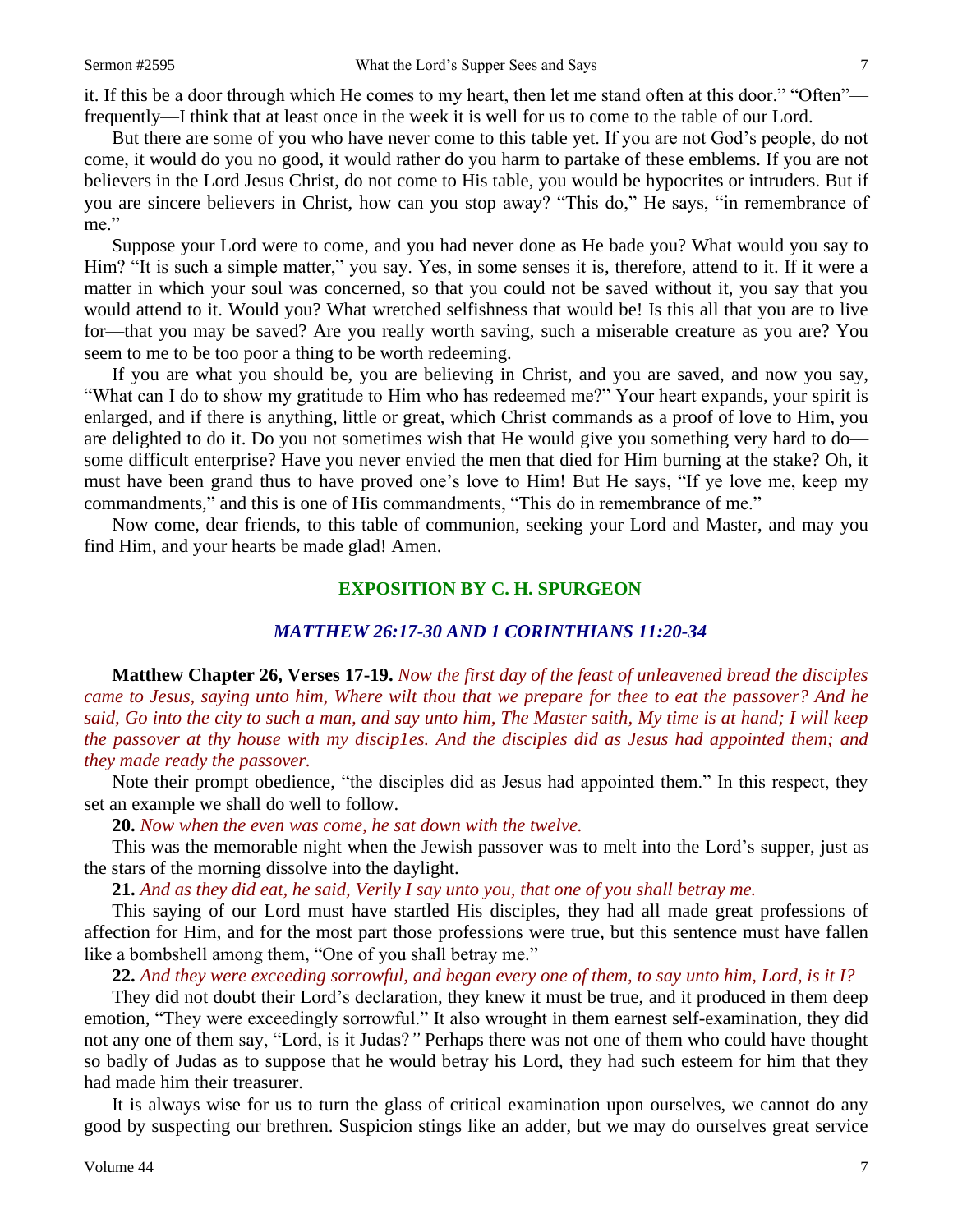by suspecting and examining ourselves. Self-suspicion is near akin to humility and truthfulness, it was so with all but one of these disciples who began to say to Christ, "Lord, is it I?"

**23-24.** *And he answered and said, He that dippeth his hand with me in the dish, the same shall betray me. The Son of man goeth as it is written of him: but woe unto that man by whom the Son of man is betrayed! it had been good for that man if he had not been born.*

So, you see, dear friends, that a man may get very near to Christ—ay, he may even dip his morsel in the same dish with his Lord, and yet he may betray Him, even as Judas did. We may be very high in office, we may apparently be very useful—I have no doubt that Judas was exceedingly useful to the twelve and to the Master—and yet, for all that, we may betray Him. God grant that we never may! Far better that we perished at our birth than that we should live to be traitors to our Lord.

**25.** *Then Judas, which betrayed him, answered and said, Master, is it I? He said unto him, Thou hast said.*

And if he had not been a hopeless reprobate, this unmasking of Judas ought to have driven him to repentance. A man may secretly indulge in his heart a wretched design, and when discovered, he may loathe it, but alas! there was nothing in Judas which could respond to the grace of God.

**26-28.** *And as they were eating, Jesus took bread, and blessed it, and brake it, and gave it to the disciples, and said, Take, eat; this is my body. And he took the cup, and gave thanks, and gave it to them, saying, Drink ye all of it; for this is my blood of the new testament, which is shed for many for the remission of sins.*

Go into any Romish church, and watch the priest's performance at the altar, and see whether there is the least likeness between that mummery and this divinely appointed ordinance. I can hardly imagine two things which are so widely apart. How did the Lord's supper ever grow into the mass? It must have taken long years of moss and ivy and lichen and all kinds of clinging things to overgrow the original, natural column which the Savior set up, and to turn it into that mingle-mangle of which the Romanists and Ritualists think so much.

The only safe rule is to keep close to Scripture in everything, for if you add a little, somebody will add more, and if you alter one thing, the next person will alter another, and by and by, you will not know what the original was. I have seen a peasant, in Italy, wearing a coat of which I believe neither man nor angel could tell which was the material of which it was originally made, for it had been patched so often, and in like manner, if we did not know what was the original of the mass, it would be impossible for us now to tell, for it has been so patched and mended that it is not at all like the original. Let us, beloved, keep strictly to the letter of God's Word, and also to the spirit of it, lest we err from the truth as so many others have done.

**29-30.** *But I say unto you, 1 will not drink henceforth of this fruit of the vine, until that day when I drink it new with you in my Father's kingdom. And when they had sung an hymn, they went out into the mount of Olives.*

Was it not brave of our dear Lord to join in singing a hymn at such a time as that, and under such circumstances? He knew that He was very soon to die, He was going out to His last dread conflict, yet He went to it singing a psalm. It was to His Passion that He was going—to Gethsemane's agony and bloody sweat, yet He led the way there with a sacred song upon His lips, "And when they had sung an hymn, they went out into the mount of Olives."

Now let us turn to Paul's first epistle to the Corinthians, at the eleventh chapter. We shall there see how this supper of the Lord had been changed, even in the few years since the death of the Master.

**1 Corinthians Chapter 11. Verses 20-21.** *When ye come together therefore into one place, this is not to eat the Lord's Supper. For in eating every one taketh before other his own supper: and one is hungry, and another is drunken.*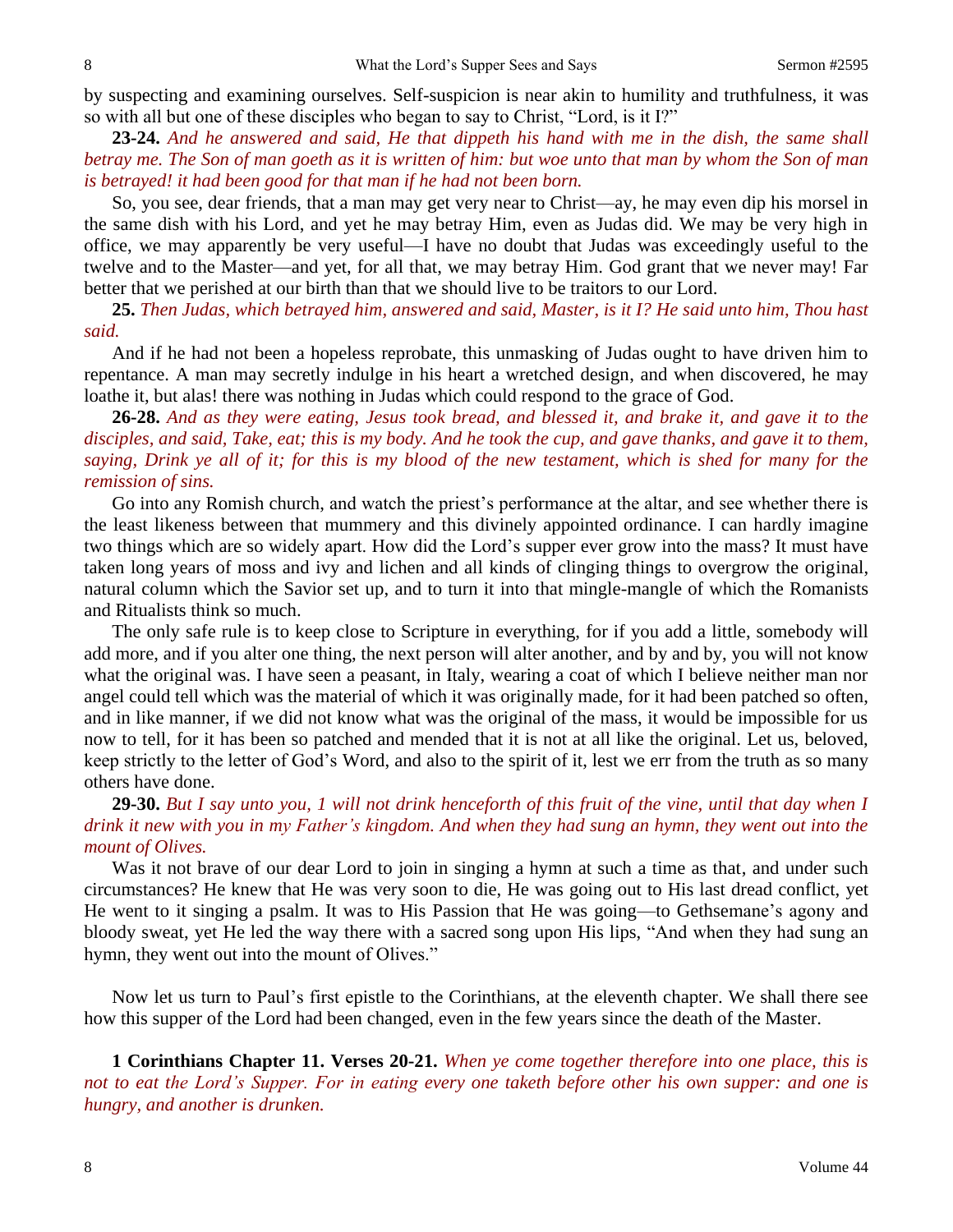They seem to have brought their own provisions to the assembly, and to have made a feast thereof, and they even thought that was an observance of the Lord's supper. They differed in social position, and consequently, one had little and another much, and some even went to excess so that they were actually "drunken." Paul might well rebuke such unseemly conduct.

**22.** *What? have ye not houses to eat and to drink in? or despise ye the church of God,—*

"Do you think that, as a nominally Christian assembly, you are constituted merely that you may eat and drink? 'What? have ye not houses to eat and to drink in? or despise ye the church of God,'"—

#### **22.** *And shame them that have not?*

"Making the poor who come to the gathering feel their poverty by observing the superiority of your provisions to their own."

**22-23.** *What shall I say to you? shall I praise you in this? I praise you not. For I have received of the Lord that which also I delivered unto you,—*

"And therefore you ought not to have gone astray. I told you how to observe this ordinance, so you have willfully erred. This is what I delivered unto you,"—

**23-27.** *That the Lord Jesus the same night in which he was betrayed took bread: and when he had given thanks, he brake it, and said, Take, eat: this is my body, which is broken for you: this do in remembrance of me. After the same manner also he took the cup, when he had supped, saying, This cup is the new testament in my blood: this do ye, as oft as ye drink it, in remembrance of me. For as often as ye eat this bread, and drink this cup, ye do shew the Lord's death till he come. Wherefore whosoever shall eat this bread, and drink this cup of the Lord, unworthily,—*

That is, from wrong motives, without sincere faith and devotion to God,—

**27-29.** *Shall be guilty of the body and blood of the Lord. But let a man examine himself, and so let him eat of that bread, and drink of that cup. For he that eateth and drinketh unworthily, eateth and drinketh condemnation to himself, not discerning the Lord's body.*

You notice that I introduced the word "condemnation" instead of *"damnation."* That word does not correctly give the meaning of the original, it is not damnation, but condemnation, or judgment, as is clear from that which follows.

**30.** *For this cause many are weak and sickly among you, and many sleep.*

There is no doubt that God visited upon the Corinthians, in the way of chastisement, their want of reverence at His table, many were weak and sickly among them, and many died. They were not lost if they were believers in Christ, but the church at Corinth sustained a great loss through their departure, and I have no doubt that God still exercises a singular discipline over His own people. They that are without are, to a large extent, left to sin as they please, their punishment will fall upon them hereafter, but the child of God cannot be allowed to do so, and he shall be chastened for his sin.

The Lord still says to His spiritual Israel, "You only have I known of all the families of the earth: therefore I will punish you for all your iniquities." A father may let another man's child alone, but his own boy shall not transgress without smarting for it. Such conduct as is here described does not bring damnation, for there is no damnation to them that are in Christ Jesus, but it does bring the chastening with which God visits His children when they walk contrary to Him.

**31.** *For if we would judge ourselves, we should not be judged.*

But when a church has lost its conscience, and gets into such a state as this Corinthian church fell into, then, as it does not judge itself, God judges it, and chastens it severely.

### **32.** *But when we are judged, we are chastened of the Lord, that we should not be condemned with the world.*

Perhaps somebody thought just now, "I do not want to be in the church of Christ if it gets special chastening." That is one among many reasons why I do want to be in the church of Christ, for "we are chastened of the Lord, that we should not be condemned with the world."